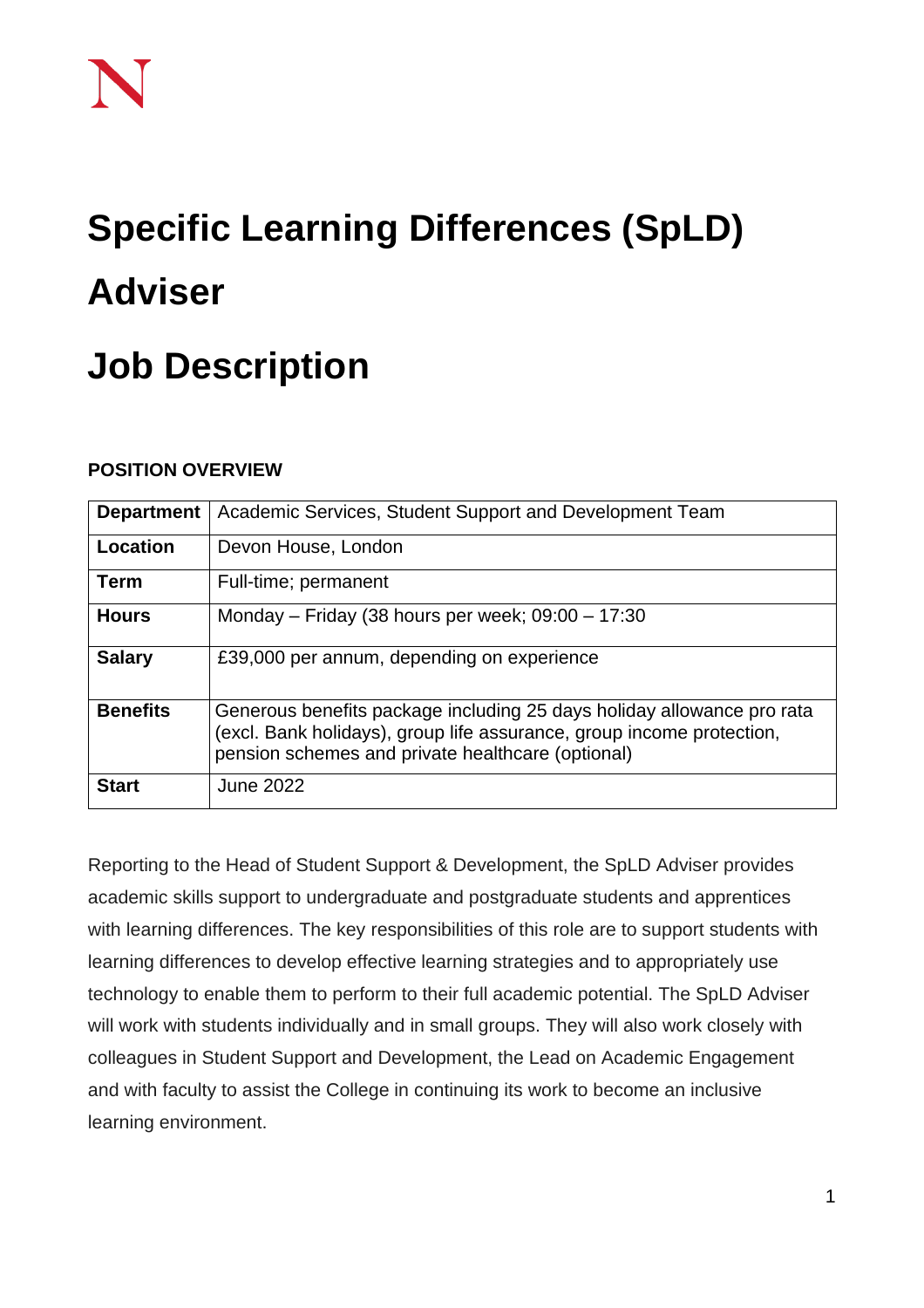#### **Duties and Responsibilities**

- To provide specialist study skills tuition and support for students diagnosed with Specific Learning Differences (SpLD), which may include Dyslexia, Dyspraxia, Attention Deficit Hyperactivity Disorder and Dyscalculia, in addition to other disabilities which impact on learning such as Autistic Spectrum Conditions (ASC).
- Assess the academic skills needs of students diagnosed with an SpLD across all programmes of study.
	- o Providing individual tutorials to support students in further developing techniques, strategies and skills to enable their academic performance.
	- o Offer small group sessions/workshops using a range of multi-sensory strategies addressing identified needs; eg: navigating VLE platform, strategies for tackling reading lists, planning and writing essays, proof reading.
- To have a good working knowledge of the assistive features of standard office packages (Word, PowerPoint, Excel) and to support students to use these features effectively as part of their range of study skills.
- To have a good working knowledge of the assistive technology available to support students with specific learning differences (such as ClaroRead Pro and Inspiration 10) and to support students to use these packages effectively as part of their range of study skills.
- To have a good working knowledge of the College's student welfare policies, such as Extenuating Circumstances, Attendance and Support to Study, and be able to provide advice and guidance on these to students when required.
- To assist the Student Wellbeing Coordinators in the preparation and implementation of Learning Support Plans (LSP) for students with SpLDs.
- To work closely with the Student Wellbeing Coordinators, Academic Advisers and the English and Academic Writing Adviser to ensure students with multiple needs receive seamless support appropriate to their individual requirements.
- To keep accurate records of all individual and group support sessions using TARGETconnect.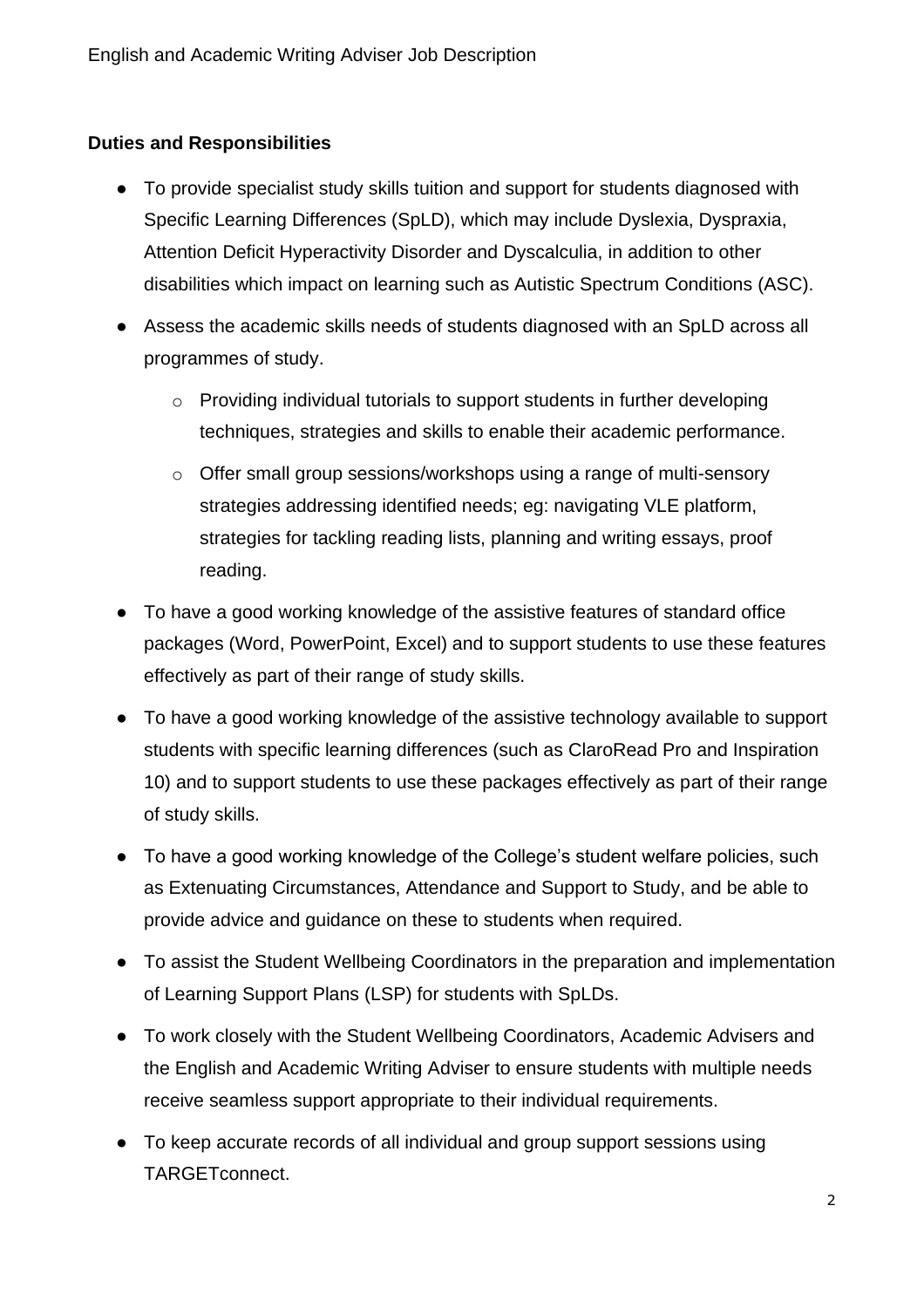- To provide advice and guidance to faculty on inclusive teaching and learning.
- Collect student feedback related to SpLD support at the College; Propose and where agreed, implement changes to the service on the basis of feedback.
- Ensure compliance with the College's health and safety procedures; Bullying, Harassment and Sexual Misconduct Policy, GDPR and Equality Policy.
- Work outside of normal office hours will be required and possibly occasional travel.
- Any other duties commensurate with the level of responsibility of this post, for which the post holder has the necessary experience and/or training and as instructed by the Head of Student Support and Development.

#### **About the College**

Founded in 2012, New College of the Humanities at Northeastern has established itself as a prestigious higher education institution based in the heart of London. After becoming part of Northeastern University's global network in early 2019, the College has undergone a period of rapid growth, having been granted Taught Degree Awarding Powers in February 2020 and moving to new premises in 2021. NCH continues to grow taking in more students year on year, further expanding its courses, network and opportunities.

| <b>Person Specification</b>                             | <b>Essential</b> /<br><b>Desirable</b> |
|---------------------------------------------------------|----------------------------------------|
| <b>Education, Qualifications and training</b>           |                                        |
| Good undergraduate degree                               | Е                                      |
| Relevant professional SpLD/dyslexia qualification (e.g. |                                        |
| Level 5 Certificate in Teaching Learners with SpLD or   | Е                                      |
| higher).                                                |                                        |
| Quality assured through registered professional body,   |                                        |
| such as ADSHE, PATOSS, BDA or Dyslexia Guild.           | Е                                      |
|                                                         |                                        |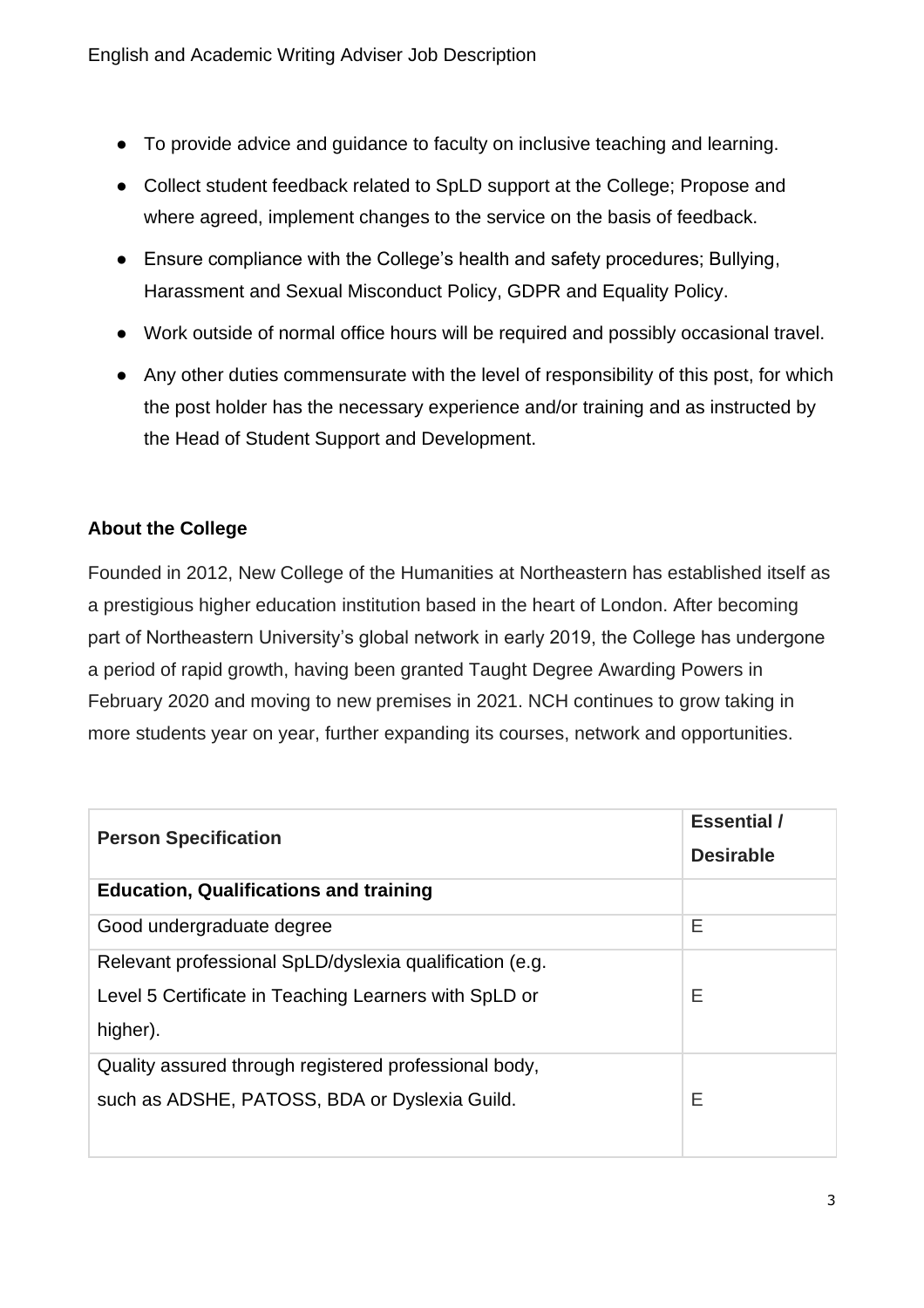| <b>Experience and knowledge</b>                                                                                            |   |
|----------------------------------------------------------------------------------------------------------------------------|---|
| Significant experience of supporting students with SpLDs in further or<br>higher education.                                | E |
| Significant experience of providing individual tutorials and small group<br>workshops.                                     | Ε |
| Demonstrated experience working with students from a range of<br>backgrounds including international students.             | E |
| Experience in developing and using learning resources in a range of<br>formats.                                            | E |
| A good understanding of GDPR, the Equality Act and other legislation<br>relevant to the delivery of student support.       | E |
| In depth knowledge of academic requirements at undergraduate and<br>postgraduate level at British universities.            | E |
| Experience of working independently and effectively managing own<br>caseload of students.                                  | E |
| Experience of working as part of a multi-disciplinary team                                                                 | D |
| Experience of utilising TARGET connect or other customer relations<br>management system.                                   | D |
| Experience of working in a fast-paced and rapidly developing<br>organisation.                                              | D |
| <b>Skills and aptitudes</b>                                                                                                |   |
| Strong interpersonal skills with the ability to work effectively with a<br>diverse student cohort and staff at all levels. | E |
| Excellent listening and written and oral communication skills                                                              | Ε |
| commitment<br>Demonstrated<br>to the<br>delivery<br>high<br>of<br>quality,<br>student/customer focused services.           | E |
| Self-directed with the ability to manage and prioritise own caseload and<br>to work to deadlines.                          | E |
| Ability to work as part of a team to deliver services or projects.                                                         | Е |
| Good IT skills, using Word, Excel, email, Internet and databases                                                           | Е |
| Ability to adapt and positively respond to rapid change.                                                                   | Ε |
| <b>Other</b>                                                                                                               |   |
| Available to work outside of normal office hours                                                                           | Е |